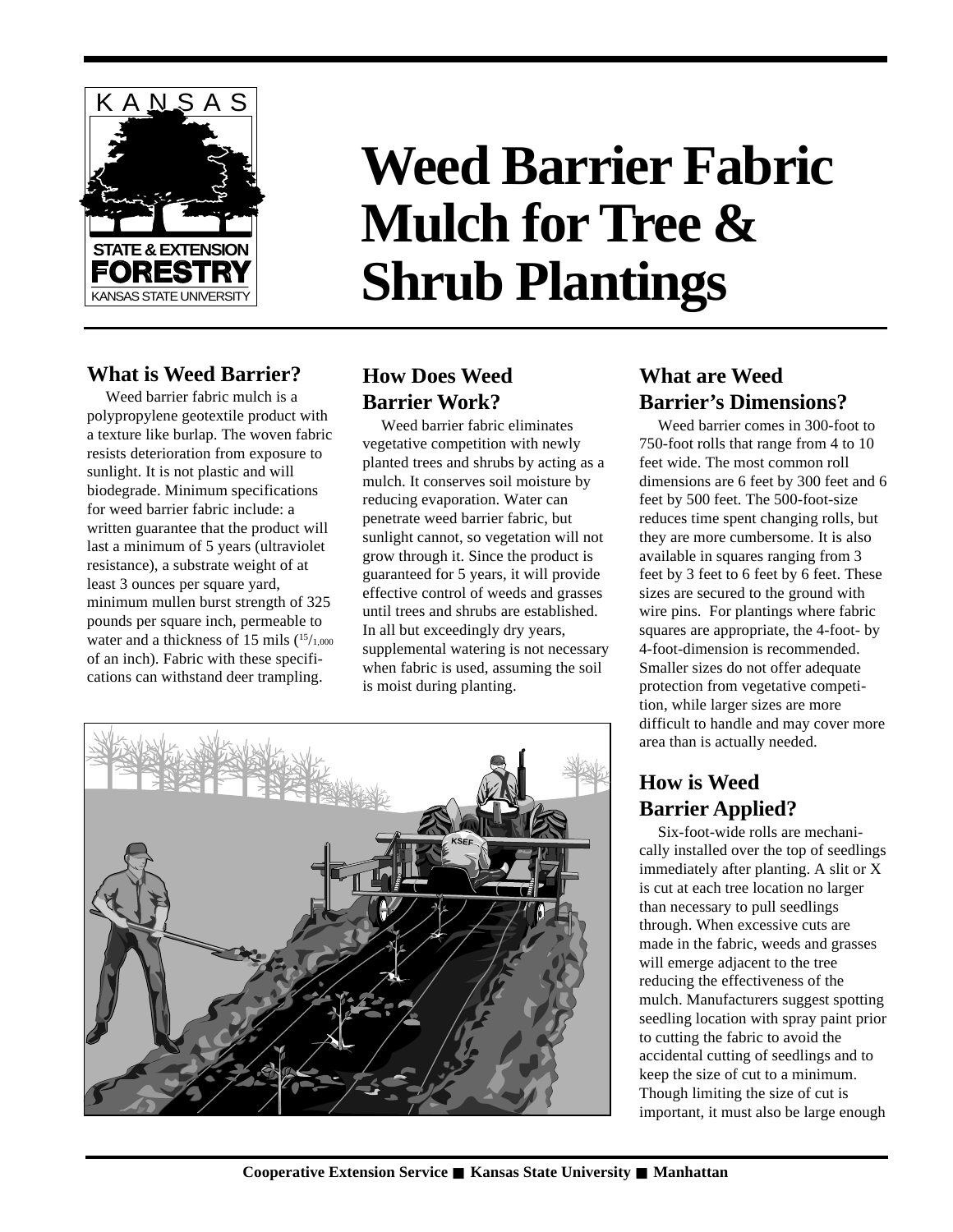to prevent weed barrier fabric from rubbing against seedlings. This is the advantage of the X type cut. It also is crucial to pull seedlings through fabric immediately. On warm days the heat generated underneath the fabric can quickly kill tender young seedlings. It is best to avoid applying fabric on windy days.

#### **Starting a Roll**

Fabric installation begins by placing a roll on the machine spool (figure 1). Weed barrier fabric is designed to unroll from the bottom instead of the top of the roll (shiny side up). Before lowering the packing wheels, unroll enough fabric in a straight line to clear the rear shovels. Carefully lower the packing wheels onto the fabric. Do not crawl under the machine. Cover the end of the fabric with 6 to 10 inches of soil.

Initially someone may need to stand on the edge of the fabric to keep it from moving. Adjust the machine so the rear shovels are 4 to 6 inches into the soil.

Front mounted discs open two furrows, while the packing wheels press the fabric edges into the furrows. The edges are held down by packing wheels until rear shovels throw 6 to 10 inches of soil on the fabric edges.

During installation it is important to make sure soil adequately covers the fabric edges. If the fabric is installed on slopes, water diversion bars should be formed out of soil at an angle which directs water away from the fabric.

A four-person crew is ideal for weed barrier installation. The crew includes: a tractor operator, someone riding the weed barrier machine marking seedling locations with a beginning cut or paint, a person completing the X cut and pulling seedlings through, and a person to shovel soil or place wire staples between the seedlings to hold the fabric down. Vegetation will germinate on the soil placed between seedlings. If this is undesirable, staples should be used.

It is possible for the lower portion of seedlings to be damaged by heat if the



*Figure 1.*

fabric isn't pushed down against the soil surface. Air pockets can create an oven effect if left between the fabric and the soil. Damaging rodents can also use this space for habitat.

These problems can be solved by walking down the middle of the fabric while pulling seedlings through or by running tractor tires along the tops of the planting furrows prior to installing the fabric.

Tractor tires may also be run along fabric edges after installation to pack soil and further ensure that fabric will be held in place. When installation is going well, 100 feet can be installed in one minute. However it is best to take your time and avoid improper installation.

## **Fabric Squares**

Fabric squares are installed by hand. If fabric squares are purchased without cuts, it is best to make cuts prior to installation.

The squares are held in place by using 2-inch-wide wire staples (9 to 11 gauge). On clay and loam textured soils, 6- to 8-inch lengths are adequate. Sandy soils will require staples at least 10 inches long. Usually five staples are used per square (one at each corner and one adjacent to the seedling, figure 2).

It is easier to apply fabric squares when the soil is moist and the wind is not excessive. Fabric squares work well where mechanical equipment can't be used and for tree plantings of 300 trees or less.

### **Site Preparation**

Site preparation is important for seedling survival, growth and proper fabric application. Inadequate site preparation can make proper fabric installation impossible. Soil must be plowed or chiseled to a minimum 12 inch depth followed by discing or rototilling to remove clods or sod. When a desirable cover like native grass exists, cultivate a minimum 10-foot-wide strip at each tree row location. Do not disturb the native grass between tree rows.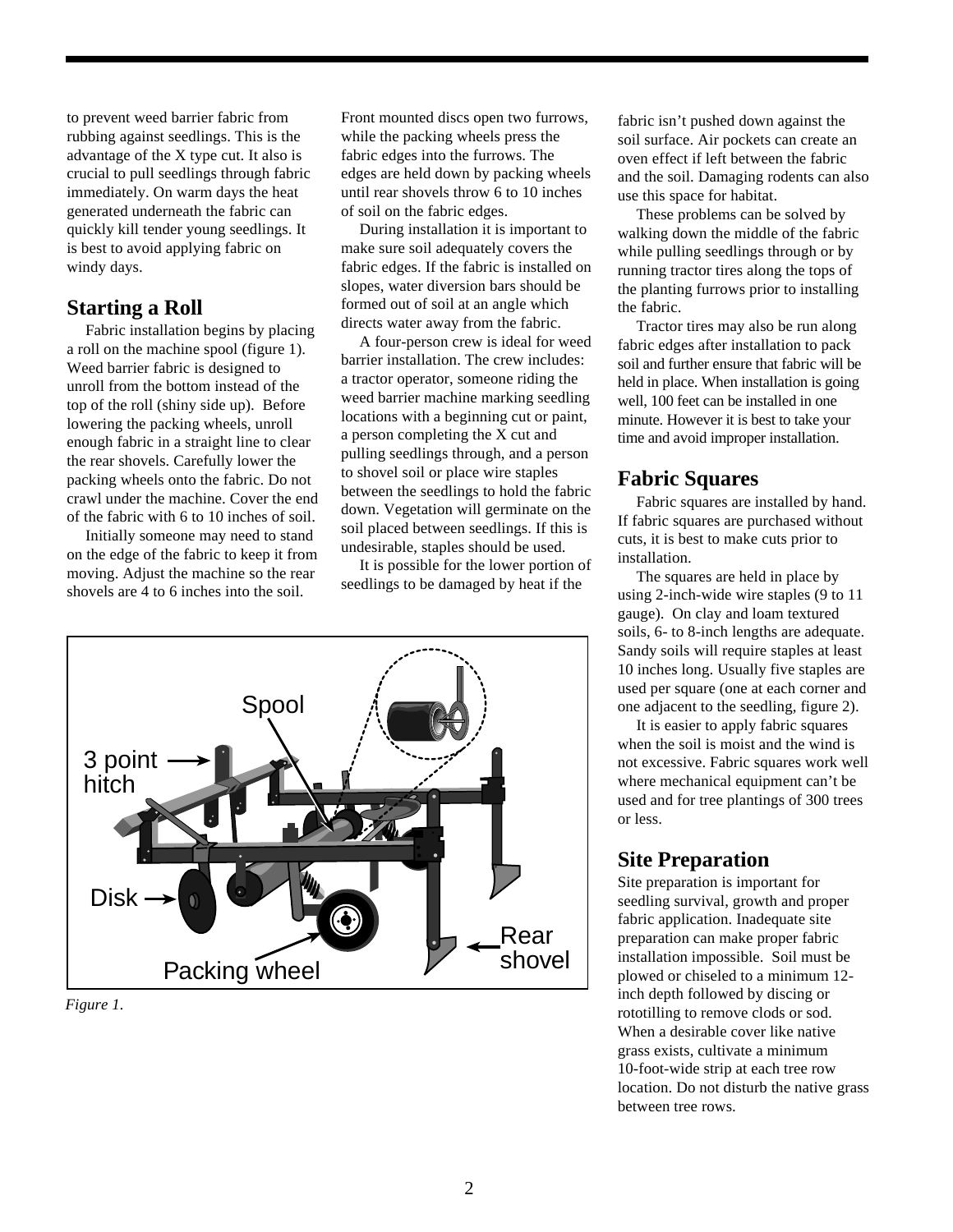#### **Maintenance**

Some weeds and grasses will emerge adjacent to trees. It is important to walk the tree rows two to three times during the growing season to pull weeds and grasses growing adjacent to trees. Keep the edges and ends of weed barrier fabric covered with soil.

If weeds grow tall enough to compete for light, and fall over fabric and trees, mowing between tree rows or at least along fabric edges may be required. In most other cases, leaving vegetation between rows reduces damage from desiccating wind and provides excellent wildlife habitat. Mowing should always occur in the fall to remove winter habitat for damaging rodents. Planting sorghum or native grass between rows will suppress weed growth.

### **Cost and Availability**

Weed barrier may be obtained from a variety of sources including county conservation districts, Kansas Department of Wildlife and Parks, Kansas State and Extension Forestry, private wildlife organizations or directly from the manufacturers. Though cost may seem high, it is important to remember that fabric provides 5 to 7 years of weed and grass control and less labor than other methods of vegetative control such as chemical, cultivation, or organic mulch. Survival and growth are almost always greater when weed barrier fabric is used. Some cost-share programs may assist with the purchase and application of fabric.



*Figure 2. Five staples are used to hold fabric squares down.*

*Recommended Publications:*

*Tree Planting Guide, L-596 Conservation Tree Planting Schedule, L-871*